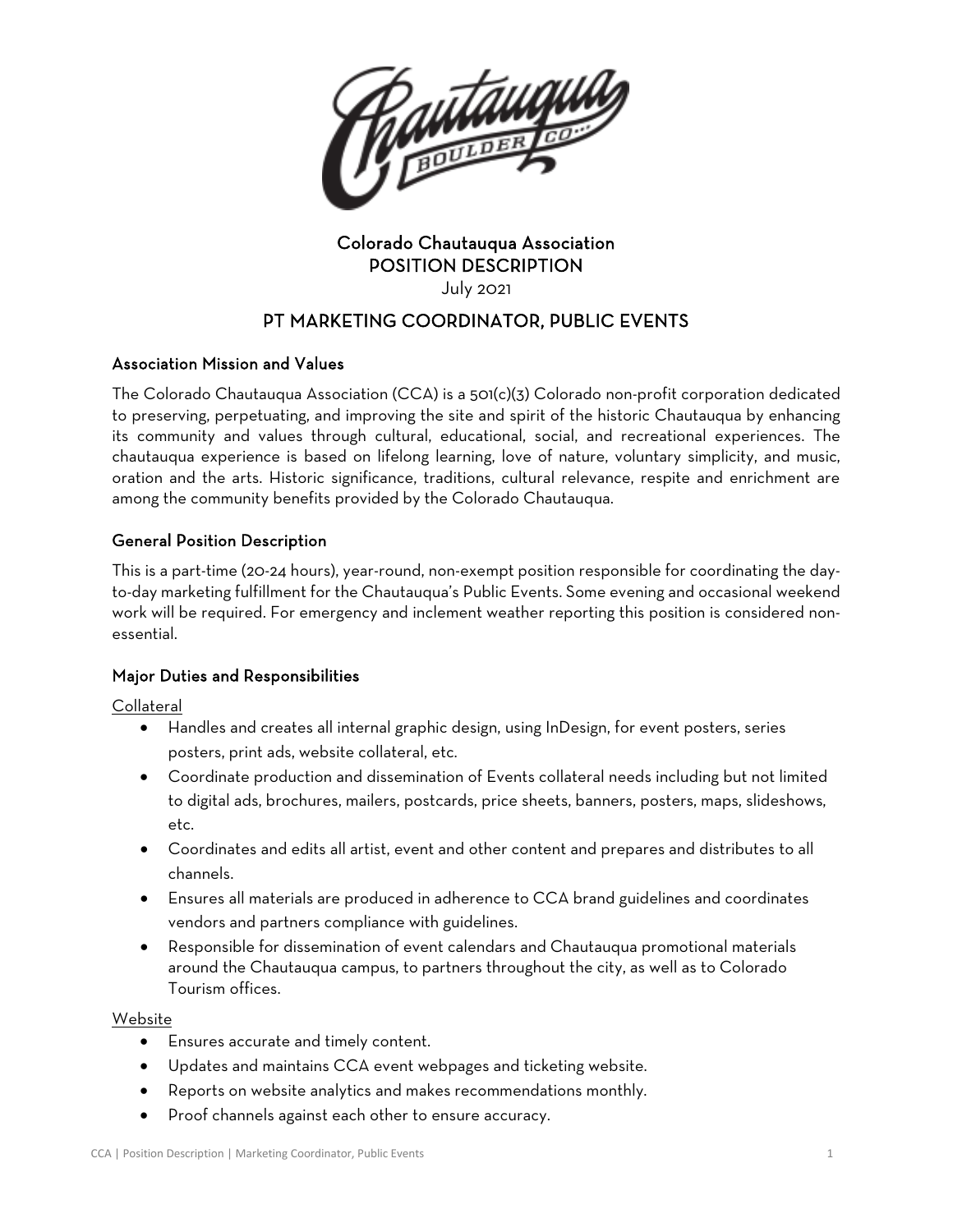#### Social and Digital Media

- Buys and places targeted digital ads as necessary for events.
- Creates event pages and manages event postings. Handles all Public Events related social media presence.
- Coordinates and implements CCA's events social media strategy and editorial calendar.
- Attends public events to create social media content as needed.
- Reports on digital media analytics and makes recommendations monthly.
- Responsible for maintaining timely and accurate online media calendar postings.

#### Photo Library

- Communicates with contracted artist and performer representatives to manage and ensure timely receipt of assets needed for public event promotion.
- Resizes and manipulates photos as needed for promotional purposes.

#### Miscellaneous

- Manages and coordinates targeted email marketing via Constant Contact.
- May liaison with outside promoter partners to coordinate their marketing needs as they align with CCA events.
- Assists at events as needed.
- Concert and programming video & photography.

# Reporting and Working Relationships

Reports to Public Events Manager. Collaborates with natural work teams that include the Programming Manager, Box Office Manager, Marketing Director, website vendor and performing artists' staff.

# Required Qualifications

Education: Bachelor's degree required. Marketing, journalism, or related degree preferred.

#### Knowledge, Skills and Abilities:

- Minimum two (2) five (5) years' experience in the following:
	- o Event marketing
	- o Graphic Design must know InDesign.
	- o Copy writing
	- o Collateral and advertising production management
	- o Social media content management experience
- Performing arts or concert/event marketing experience.
- Excellent copy writing and editing skills.
- Website and e-newsletter content management experience.
- Website analytics experience.
- Superior verbal and written communications skills.
- Accurate and efficient data entry skills; consistent accuracy and attention to detail a must.
- Ability to work with minimal supervision and see tasks/projects through to completion.
- Ability to organize and manage multiple tasks in a fast-paced and time-sensitive environment.
- High level of professionalism, discretion, and commitment to maintain confidentiality.